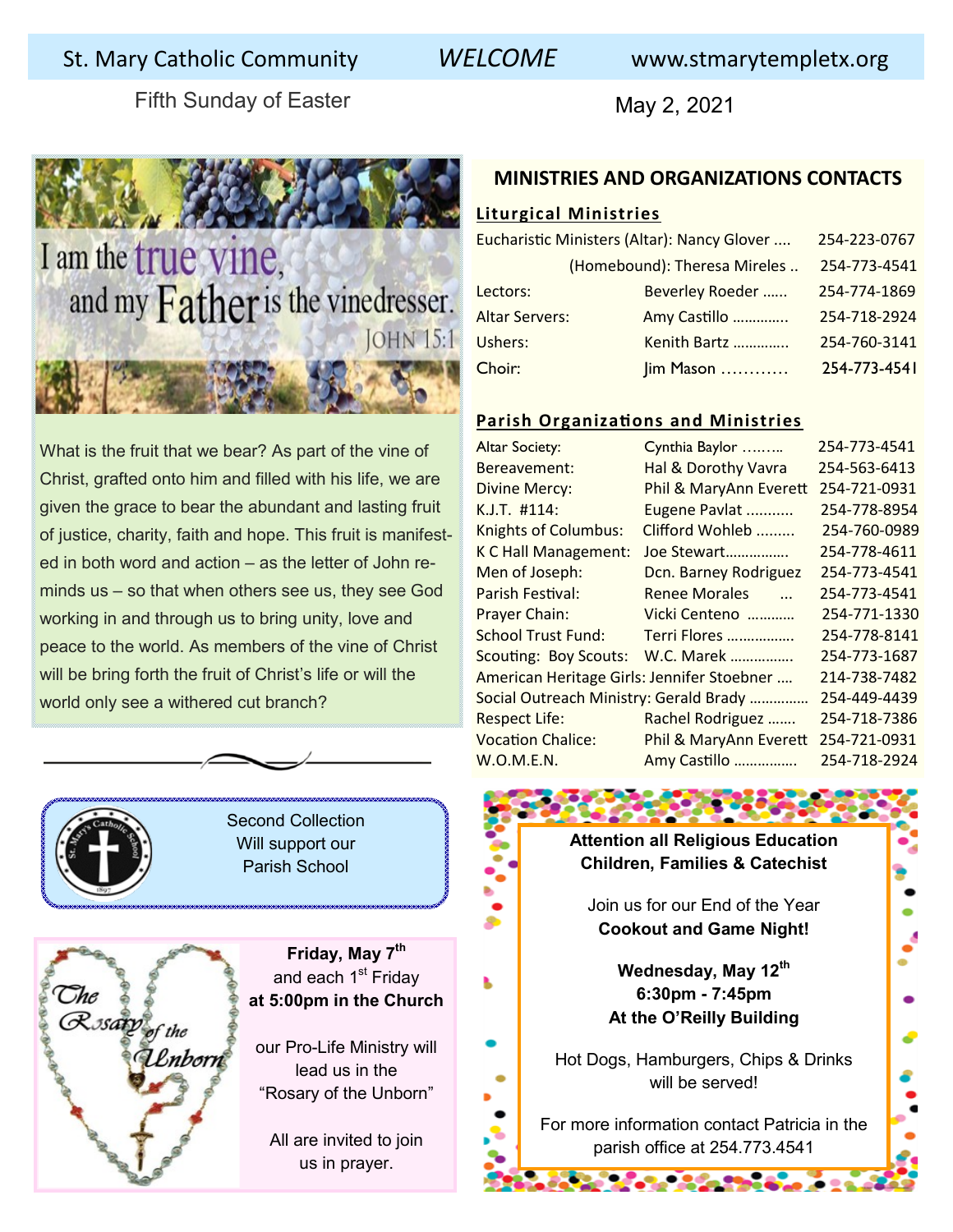# St. Mary Catholic Community *WELCOME* www.stmarytempletx.org

Fifth Sunday of Easter May 2, 2021



# **FOCUS ON FAITH FORMATION**

*Good things are happening!* 

**Congratulations to each of our First Communicants**

**And thank you to all the parents, sponsors and instructors who guided them in their preparation of this beautiful sacrament.** 





Baptism Classes will be held each 3rd Thursday of the month at 6:15pm in the O'Reilly Building. Contact Parish Office to register.

For more information about Religious Education or Sacraments needed please contact Patricia St. Amour at (254) 773-4541.

~~~~~~~~~~~~~~~~~~~~~~~~~~~~~~~

*~~~~~~~~~~~~~~~~~~~~~~~~~~~~~~*





Our National Junior Honor Society held a garage sale this last weekend for tuition assistance. I am excited to report that the students brought in almost \$2,000. New flags will be purchased with the remaining amount being placed in the tuition assistance fund for the 2021-2022 school year. Thank you to all who gave the time and effort to make the event a success. This includes, but of course is not limited to, parents, grandparents & parishioners, who donated and purchased, and to the McGowans and Mrs. Murray for bringing in food to sell.

### **Looking Ahead to May!!!**

May 6<sup>th</sup> - May Crowning May 7<sup>th</sup> - Walking for Education May 7<sup>th</sup> - Half Day - Noon Dismissal May 7<sup>th</sup> - Seussical Musical Opening Night 7pm at Holy Trinity May 8<sup>th</sup> - Seussical Musical 11:00 am and 2:30 pm showings May 10 $^{\text{th}}$  - May 12 $^{\text{th}}$  - 8 $^{\text{th}}$  Grade Exams May 13 $<sup>th</sup>$  - 8th Grade fun day</sup> May 14<sup>th</sup> Baccalaureate Mass and  $\overline{\phantom{0}}$ 8 8<sup>th</sup> Grade Farewell Breakfast May 15<sup>th</sup> -  $8^{\text{th}}$  Grade Graduation

May 17<sup>th</sup> - May 19<sup>th</sup> - 4<sup>th</sup> - 7<sup>th</sup> Grade Finals May 20<sup>th</sup> - Color Games

May 21<sup>st</sup> - Last Day of School - Noon Dismissal



We invite all our parish family to come and join in all our meetings and exciting community events. Keep watching for upcoming opportunities to join us!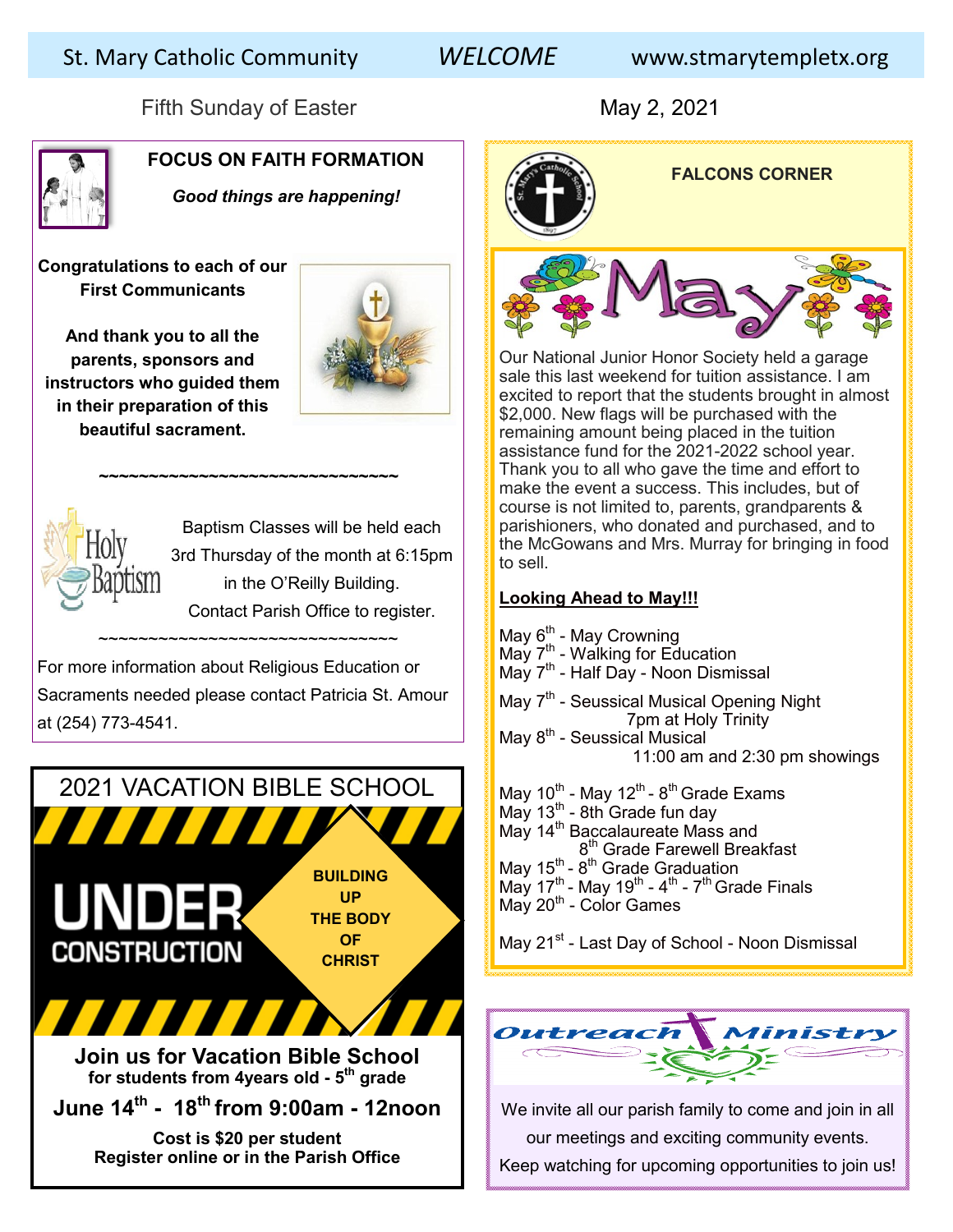# St. Mary Catholic Community *WELCOME* www.stmarytempletx.org

Fifth Sunday of Easter May 2, 2021

## **May 8th and May 9th, 2021**

#### **5:30 PM Mass**

- Lector: R. Henderson
- EM: M. Hoelscher, L. Lockhart
- Greeters: R. Beck, B. & D. Keller, E. Bigon
- Altar Servers: B. Stoebner, T. Lucksinger, I. Ware, X. Mitchell

#### **7:30 AM Mass**

| Lector:   | C. Waren                                      |
|-----------|-----------------------------------------------|
| EM:       | R. Oujezdsky, H. McGahan                      |
| Greeters: | JR Maldonado, J. & J. Wimberley,              |
|           | S. Hoelscher                                  |
|           | Alter $\bigcap$ $\bigcap$ M.     NI $\bigcap$ |

Altar Servers: R. Mosmeyer, N. Cayce

### **9:30 AM Mass**

| Lector:   | M. Pena                                    |
|-----------|--------------------------------------------|
| EM:       | N. & J. Glover                             |
| Greeters: | B. & S. McAtee, T. Hodge, J. Pena,         |
|           | S. Parr                                    |
|           | Altar Servers: D. Pena, M. Knight, M. Rex, |

A. Gonzales, H. Guenat-Ramirez

#### **11:30 AM Mass**

- Lector: R. Rodriguez EM: K. Broadwater, T. Mireles Greeters: S. Rodriguez, D. Stolp, J. Lambert, U. Applewhite Altar Servers: R. Bolton, G. Walters, D. Holst,
	- L. Barton



In Memory of Charles B. Caughlin, Jr.

Donated by Joan Caughlin & Family

 $\sim$  $\sim$  $\sim$  $\sim$ 

## THE WEEK AHEAD

| <b>Date</b>         | <b>Event</b>       | <b>Location</b> | <b>Time</b> |
|---------------------|--------------------|-----------------|-------------|
| Mon.                | Quilting           | Ave Maria       | $9:00$ am   |
| May 3rd             | Angels             | Room            |             |
|                     | <b>Crafters</b>    | Regina Caeli    | 10:00 am    |
|                     |                    | Room            |             |
|                     |                    |                 | 4:00 pm     |
| Tuesday             | Adoration          | Adoration       | $9:00$ am   |
|                     |                    | Chapel          |             |
| Friday              |                    |                 | 5:00 pm     |
| Tues.               | Knitting &         | Ave Maria       | 10:00 am    |
| May 4 <sup>th</sup> | Crocheting         | Room            |             |
|                     | <b>Adult Bible</b> | Via ZOOM        | $1:30$ pm   |
|                     | Study              |                 |             |
|                     |                    |                 | 3:30 pm     |
|                     | Men of             | Ave Maria       | 7:00 pm     |
|                     | Joseph             | Room            |             |
| Wed.                | Religious          | O'Reilly        | 6:30 pm     |
| May 5 <sup>th</sup> | Education          | <b>Building</b> |             |
| Thurs.              | Adult              | O'Reilly        | 6:00 pm     |
| May 6 <sup>th</sup> | Formation          | <b>Building</b> |             |
| Fri.                | Rosary for the     | Church          | 5:00 pm     |
| May 7 <sup>th</sup> | Unborn             |                 |             |
| Sun.                | Mother's Day       |                 |             |
| May 9 <sup>th</sup> |                    |                 |             |

# **CHALICE FOR VOCATIONS**

Thank you to our families; your prayers strengthen those being called by God to live out their vocation.

# **Upcoming ordinations**

Bishop Joe Vásquez will ordain Sam Bass to the transitional diaconate May 15 at 10:30 a.m. at St. Vincent de Paul Parish in Austin.

Please continue to pray for him and all vocations.